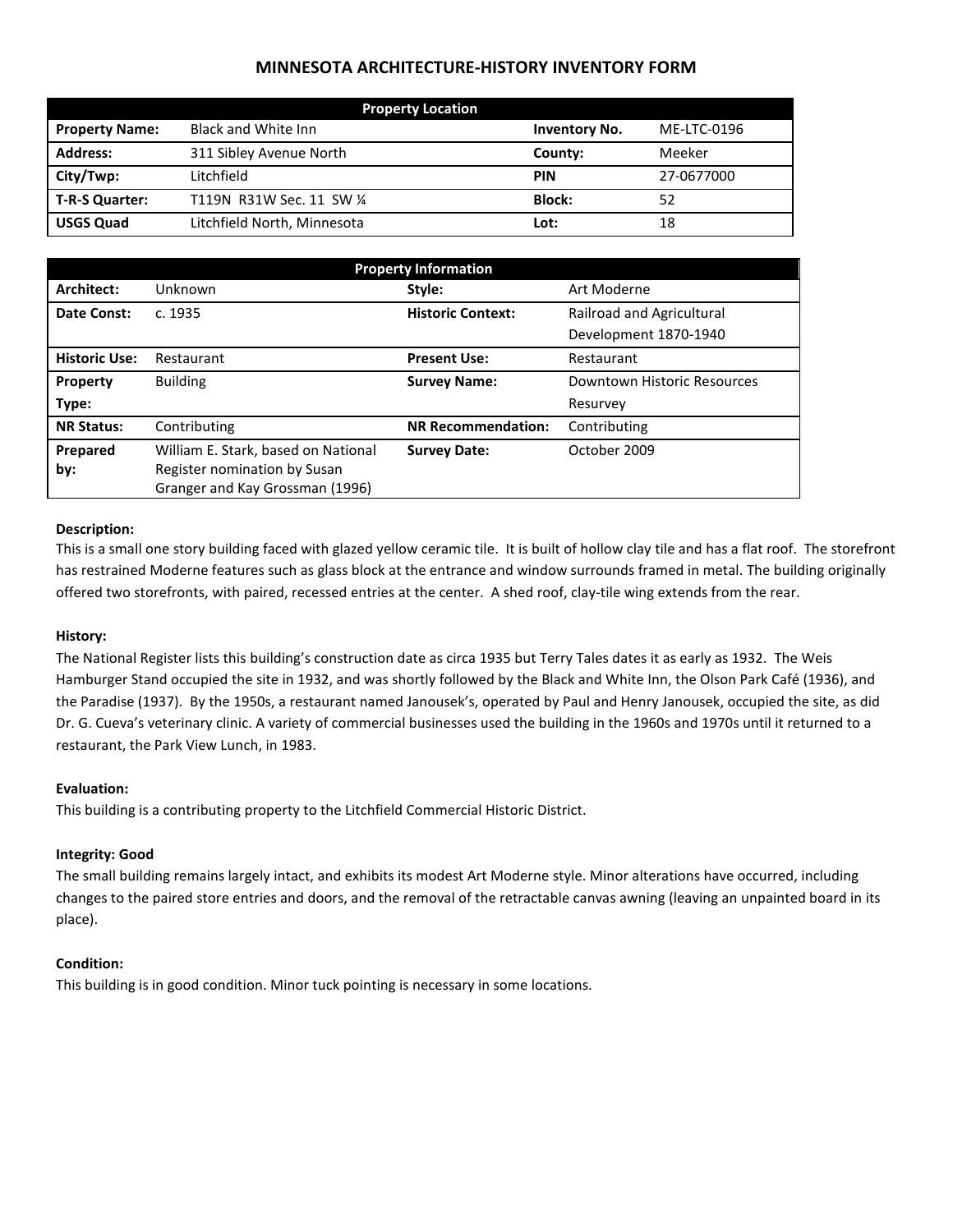

# Facing SW



Facing SE